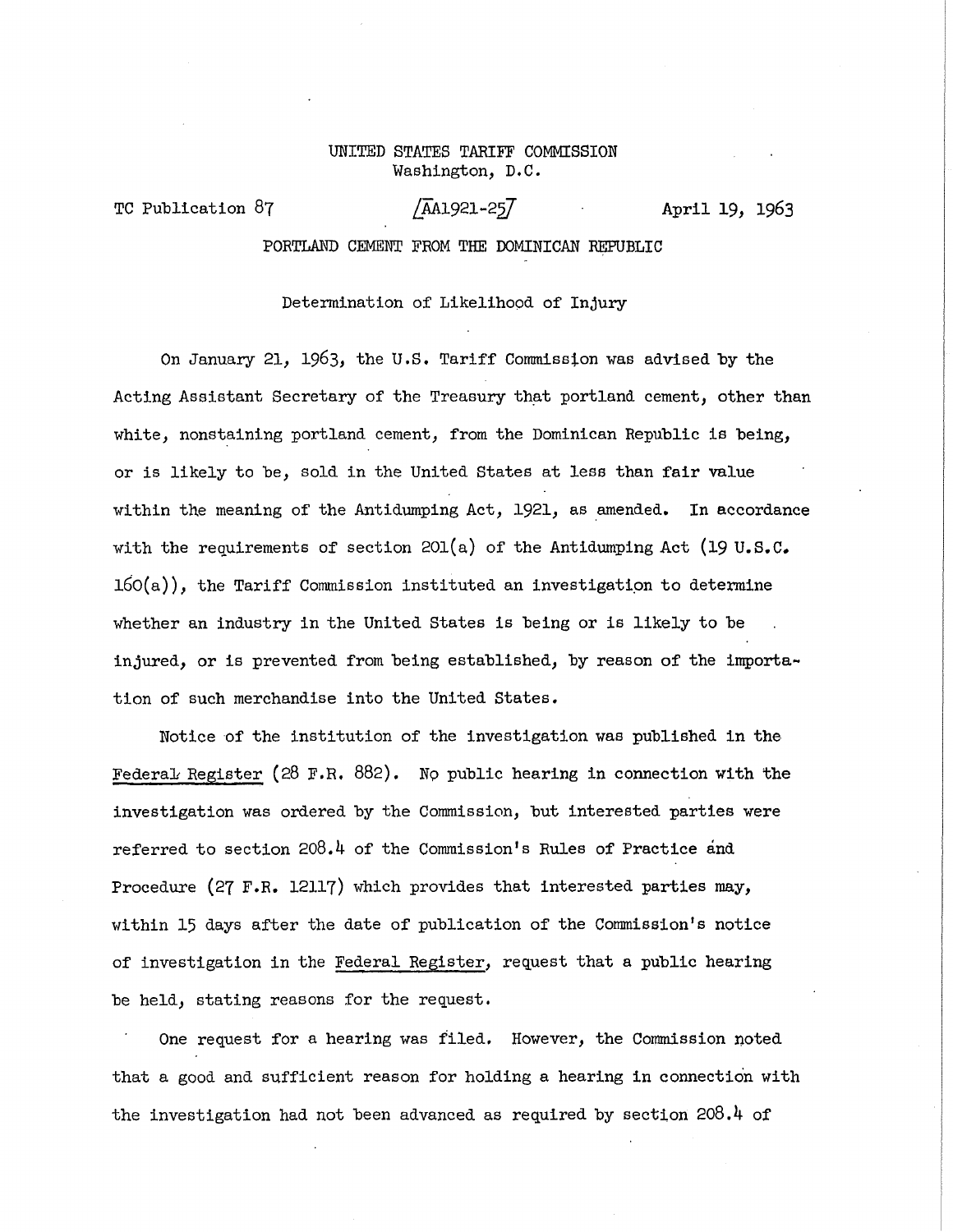its Rules, and, as adequate information was obtained from other sources, no hearing was held.

In arriving at a determination in this case, due consideration was given by the Commission to all written submissions from interested parties and all factual information obtained by the Commission's staff.

On the basis of the investigation, the Commission (Chairman Dorfman dissenting)  $1/$  has determined that an industry in the United States is likely to be injured by reason of the importation of portland cement, other than white, nonstaining portland cement, from the Dominican Republic, sold at less than fair value within the meaning of the Antidumping Act, **1921,** as amended.

The views of Chairman Dorfman follow the statement of reasons of the majority.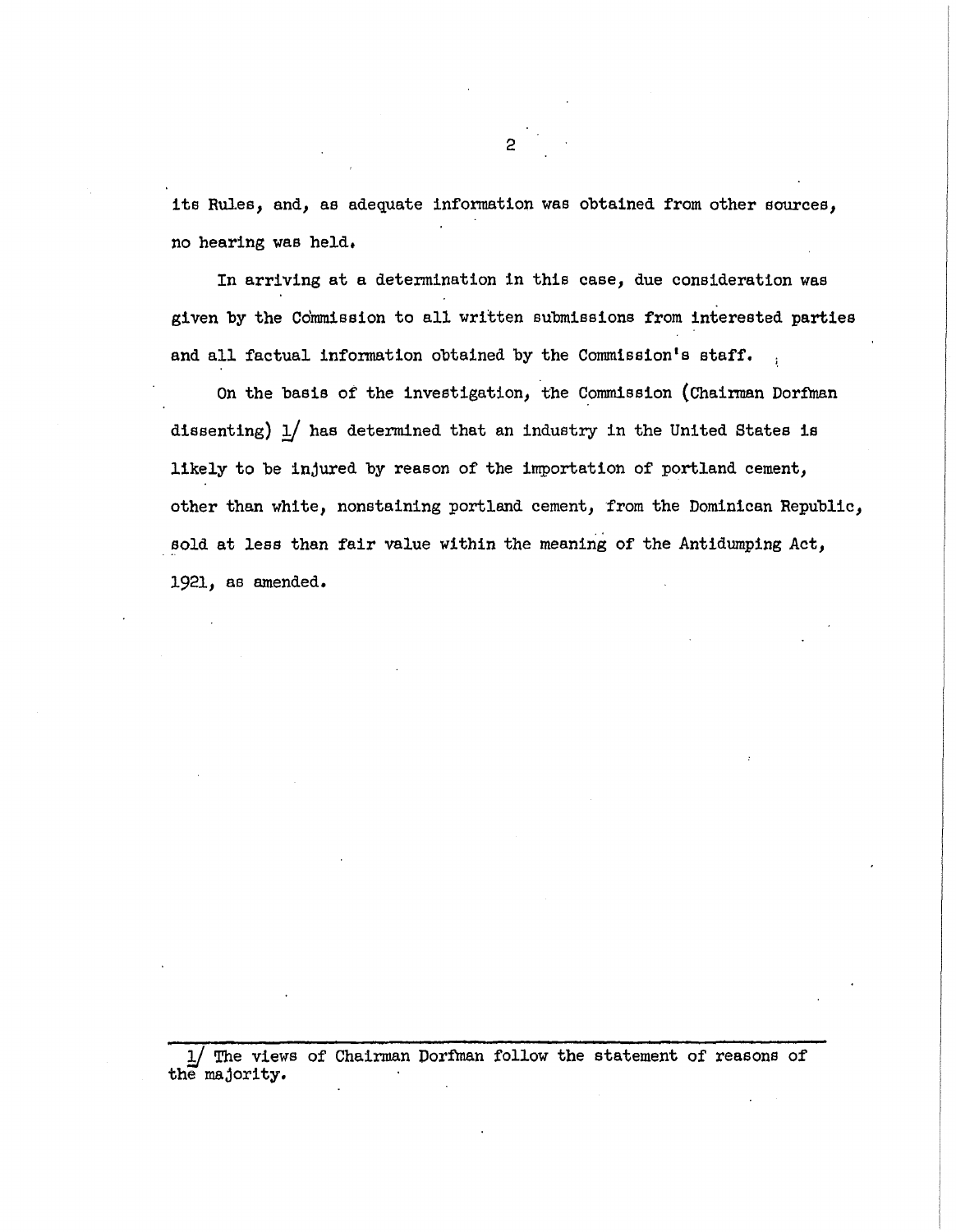### Majority Statement of Reasons

The imports of portland cement from the Dominican Republic sold at less than fair value were entered largely at the port of New York. The imports entered at that port were marketed almost exclusively in the metropolitan area of New York City. For purposes of this determination this area constitutes a "competitive market area." The domestic plants that have historically supplied portland cement in this competitive area and in recent years have sold substantial quantities of cement there are considered to constitute "an industry" for the purposes of the  $\overline{\phantom{a}}$ Antidumping Act.

The Antidumping Act is designed, not to restrict competition from imports as such, but, by providing appropriate control over  $\cdot$ sales of imported articles at less than fair value, to bolster the forces supporting a healthy competition within the domestic economy. Competition from abroad, as such, is countenanced under the antidumping legislation. Price competition reflecting improved technology, increased efficiency, and superior types of marketing-each redounding to the benefit of the consuming public and each contributing to the vigor of the national economy--is compatible with the legislation here concerned. None of these virtues, however, are reflected in the price of imports sold at less than fair value. When such imports cause, or are likely to cause, injury to a domestic industry, remedial action is mandatory.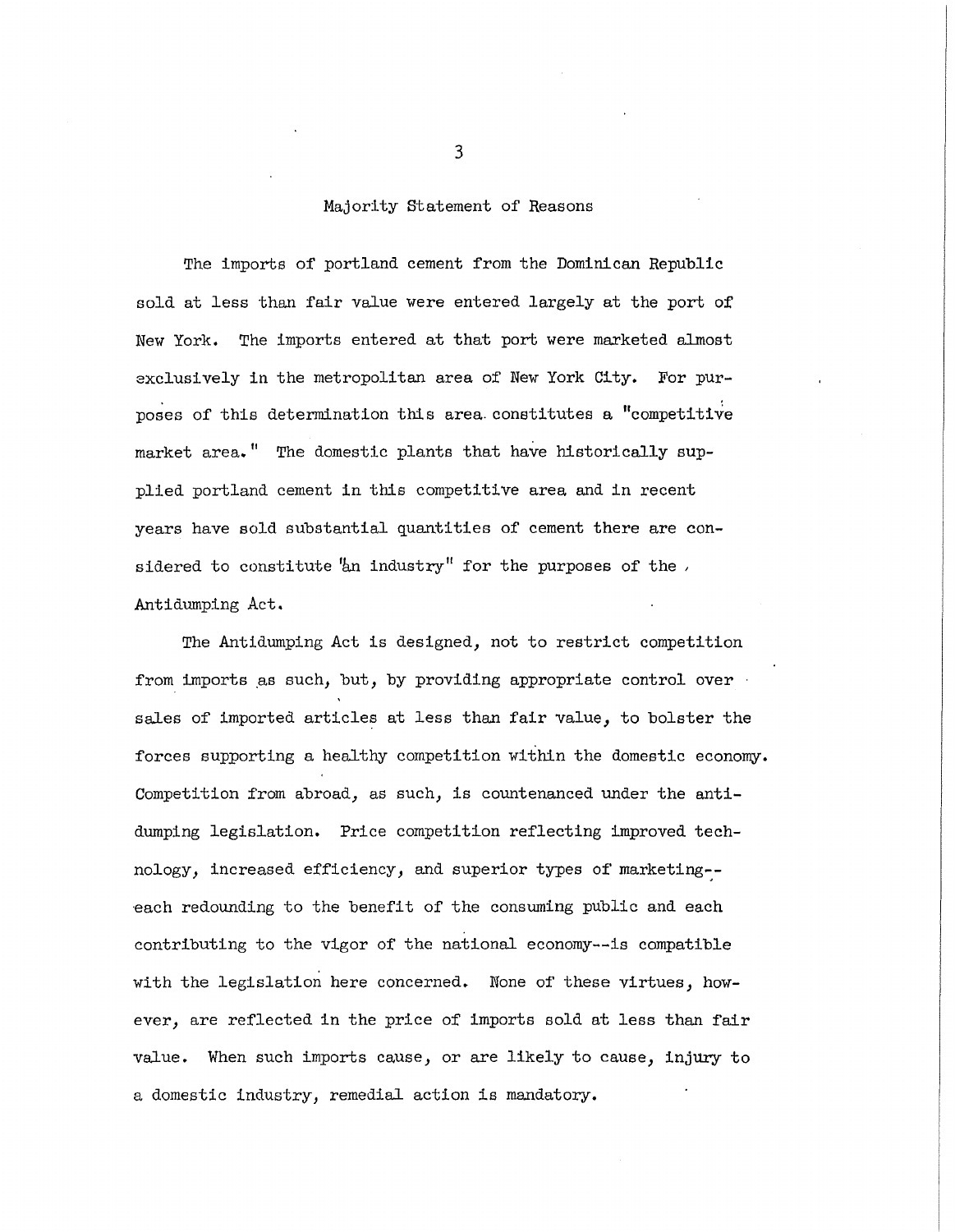The Dominican producer has the capacity to sell considerably increased quantities of portland cement in the United States and has sufficient motivation to do so. In recent years the Dominican market has provided an outlet sufficient to take only about half of the potential production of that country's cement plant. Even with substantial exports, it has generally operated with considerable excess capacity. Through a form of price discimination--i.e., through sales at prices below those charged in the home market--but at prices sufficiently high to cover out-of-pocket costs and to make a positive contribution to net return, the Dominican producer can achieve more complete utilization of plant capacity and a lowering of average unit costs. His inducement to attain a level of output approaching full capacity therefore is strong. Consequently, the very substantial market in the New York metropolitan area constitutes a continuing and attractive lure for the Dominican management seeking to expand production and reduce costs. Indeed, the instant case represents the second occasion in which the Treasury Department has advised the Commission that portland cement from the Dominican Republic was being sold in the United States at less than fair value.

Somewhat comparable circumstances cause the domestic producers of cement which customarily supply the New York metropolitan market to be vulnerable to competition from imports sold in the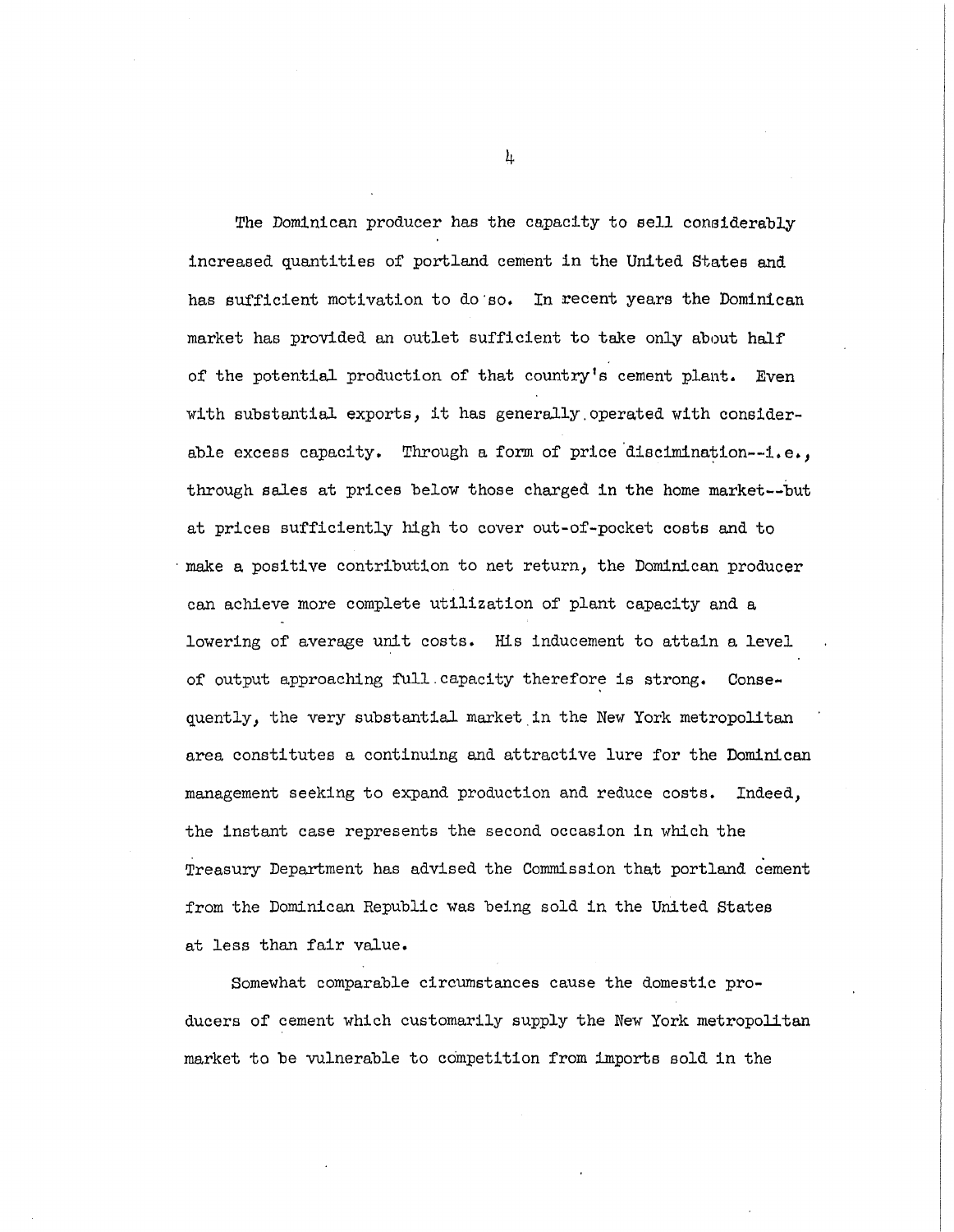United States at less than fair value. In recent years producers supplying this market have generally operated at about 70 percent of capacity. Wot only do sales of imported cement at less than fair value tend to repress prices in that marketing area but it is also difficult for domestic producers to compete therewith inasmuch as the price is based not on lower costs but on discrimination. Domestic manufacturers, moreover, are precluded from making as complete use of their productive facilities as they would be able to do in the absence of such competition. The injury that is likely to be sustained thereby would be reflected in continuing market instability and higher production costs. 'Because of both legal and economic restraints, however, domestic producers would be unable to  $\cdot$ increase volume by resort to the same kind of price discrimination.

Little has occurred in recent months to alter the situation that has twice given rise to sales in the United States of Dominican portland cement at less than fair value. The capacity and incentive for making such shipments remain. Domestic producers will be no less vulnerable in the future than they have been to date. In the opinion of the Commission, therefore, the portland cement industry serving the New York metropolitan market is likely to be injured by reason of importation of such cement sold in the United States at less than fair value.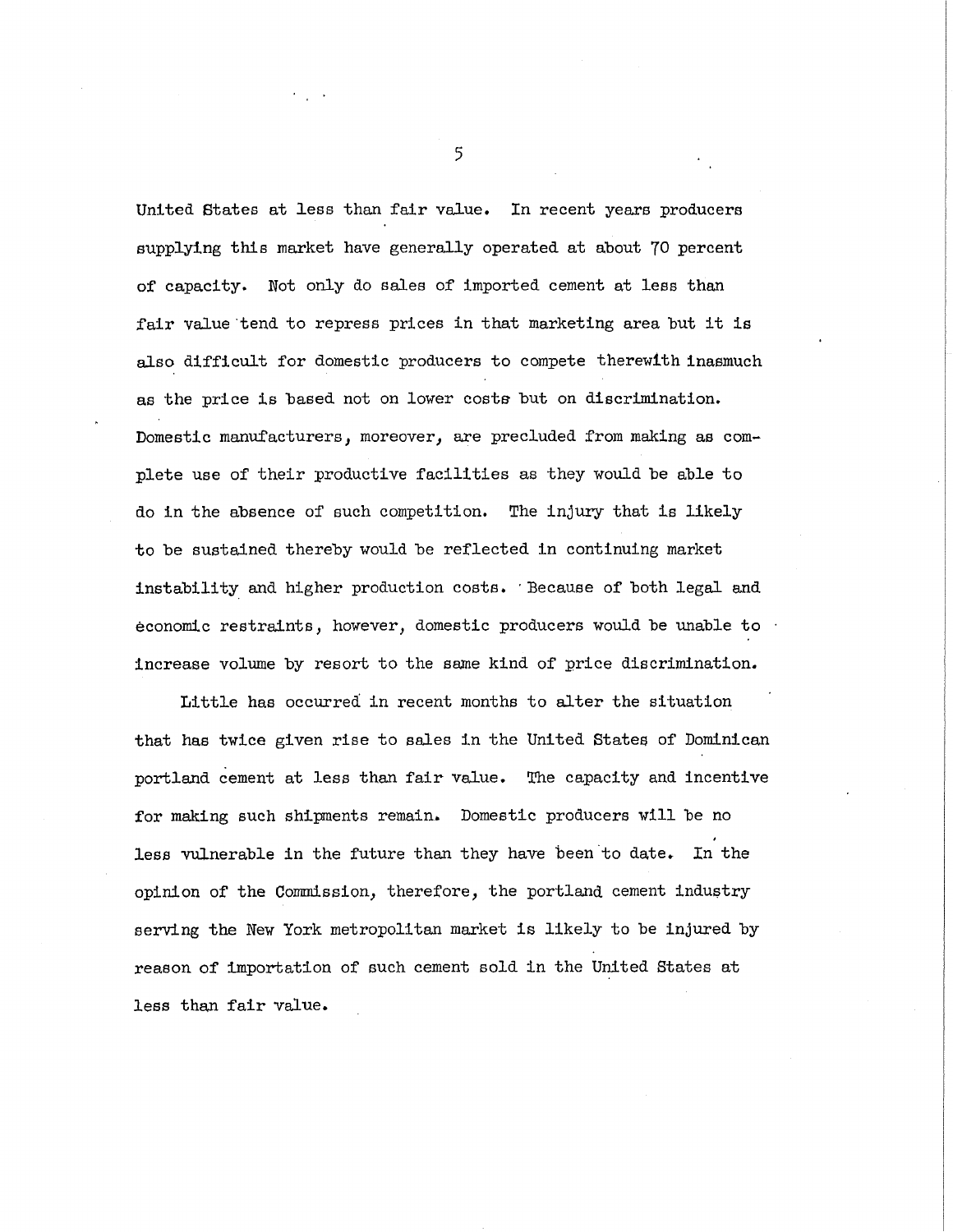## Views of Chairman Dorfman

Like the other Commissioners, I do not find that imports of Dominican cement are causing injury in either of the two major U.S. markets in which such cement has been sold, viz, Metropolitan New York City and Puerto Rico. Also, like them, I do not find that such imports are likely to cause injury to the cement producers in Puerto Rico. However, I do not agree with their conclusion that evidence now before the Commission justifies a finding that imports of Dominican cement "at less than fair value" are likely to cause injury to the domestic producers who sell cement in the Metropolitan New York City area.

It is my view, based on the facts obtained in this investigation, that no industry in the United States is being, or is likely to be injured, or is prevented from being established, by reason of the importation at less than fair value of portland cement from the Dominican Republic. I shall address myself, however, primarily to the issue on which I am in disagreement with the majority.

The sale of imported articles "at less than fair value" is not ipso facto injurious to a domestic industry. Indeed, the Commission only today reported its unanimous finding that such a sale of technical vanillin from Canada neither caused nor was likely to cause injury to an industry in the United States. The Antidumping Act was never intended to prevent, or even to deter, Imports merely because they are sold at less than fair value. To hold otherwise would be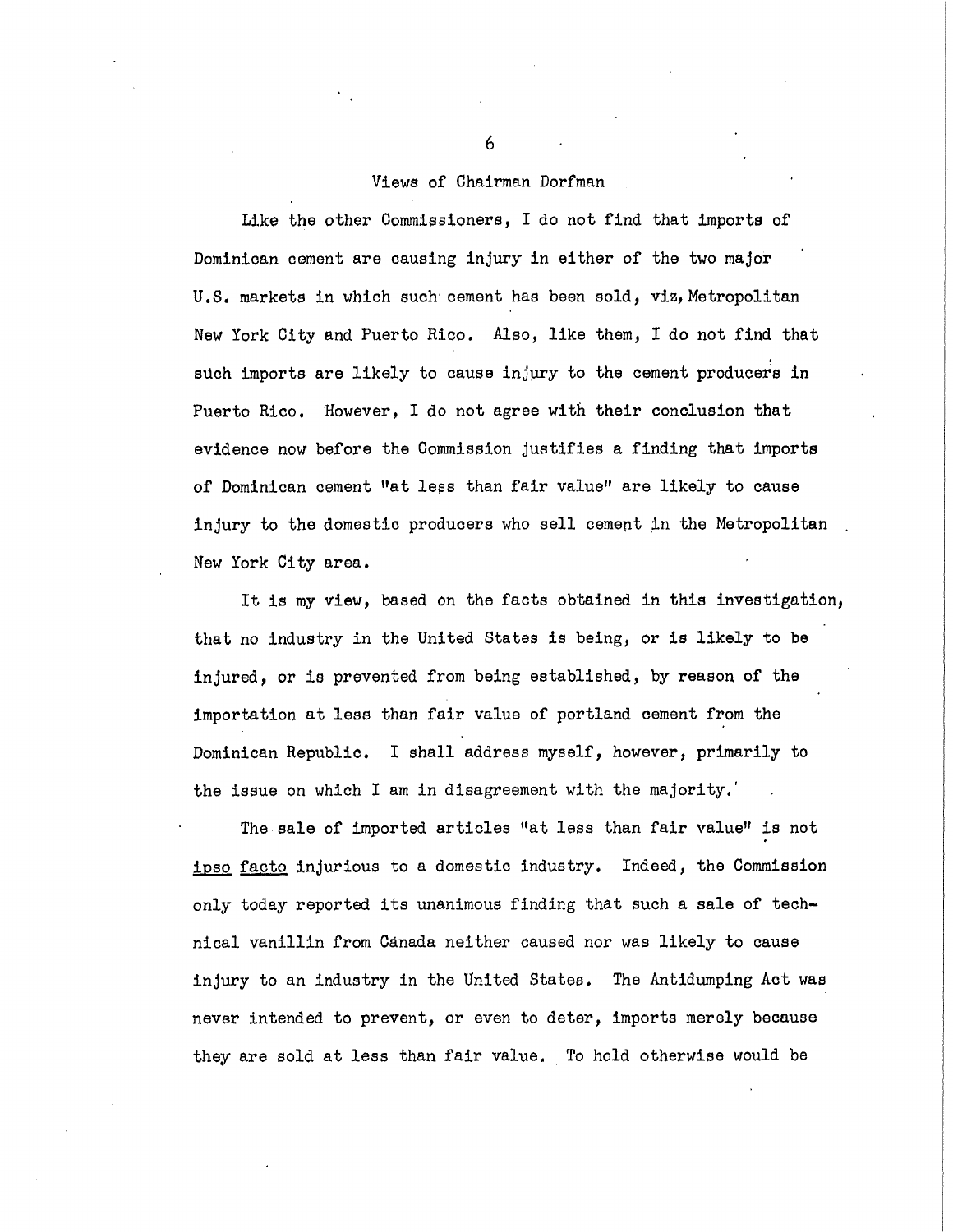tantamount to contending that the Congress has imposed a useless function on the Commission.

The Commission concluded a previous antidumping investigation concerning portland cement from the Dominican Republic on April  $18$ , 1962. It then unanimously determined that "an industry in the United States is not being, and is not likely to be, injured  $\cdot \cdot \cdot$ . by reason of the importation of portland•cement . , . from the Dominican Republic, sold at less than fair value". The Commission observed further: "The evidence does not indicate any predatory motivation on the part of the importers. Accordingly, there is no sufficient evidence to indicate that a domestic industry is likely to be injured by reason of the importation of portland cement from the Dominican Republic that is sold below its fair value." The Commission noted also that any injury to domestic portland cement plants that have historically supplied the so-called competitive market areas (Metropolitan New York City and Puerto Rico) was "inconsequential."

The sales below fair value of Dominican cement in the New York area that were under review in the aforementioned investigation were equivalent to only a small fraction of 1 percent of the total shipments of domestic mills (to all markets) that supplied the New York area in  $1961$ . They were also equivalent to about 4 percent of the shipments by those mills solely to the New York area; and to about 10 percent of their shipments to the New York area during the period in 1961 when the Dominican cement was imported into that area.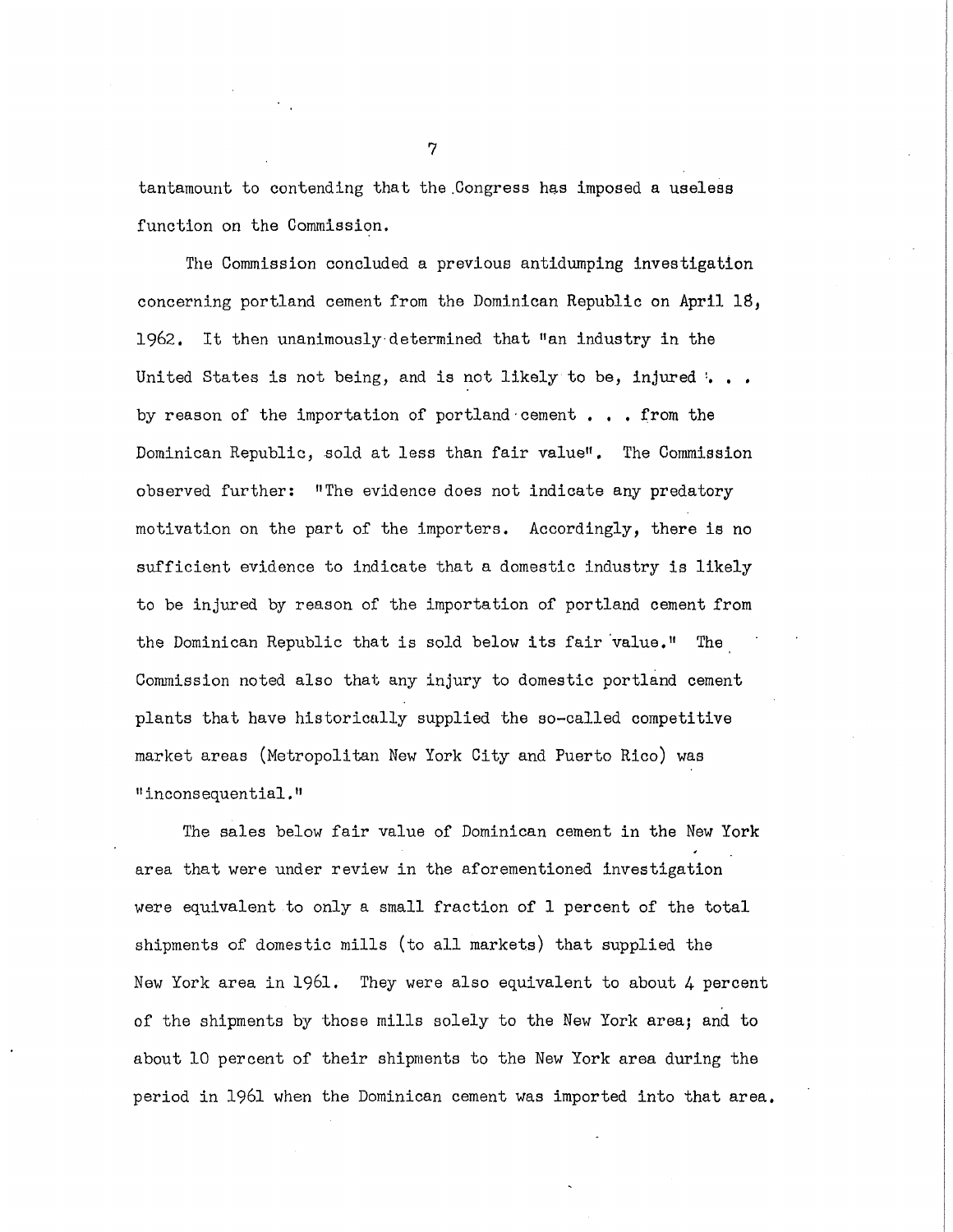The imports of Dominican cement into the New York area at less than fair value that are the subject of this investigation all entered in 1962. They were equivalent to less than one-third of 1 percent of the total shipments of mills (to all markets) that supplied the New York area in  $1962$ ; to less than three-fourths of 1 percent of the shipments of those mills solely to the New York area; and to less than  $1\frac{1}{2}$  percent of their shipments to that area during the period in 1962 when the Dominican cement was imported into that area.

In view of the foregoing, it is significant that the Commission unanimously found neither injury, nor the likelihood thereof, arising out of the sales of Dominican cement in the New York area in 1961, whereas the majority now finds "likelihood" of injury in that area.

Following issuance of a Customs Bureau order, effective September 12, 1962, to withhold appraisement of portland cement from the Dominican Republic, there have been no imports of such cement into the New York area. Further, counsel for the New York importer (Triangle Cement  $Co.$ ) advised the Commission that said "importer has no further interest in importing cement from the Dominican Republic or anywhere else, and the Dominican mill has averred that it has no cement to sell to continental United States and no plans to sell there."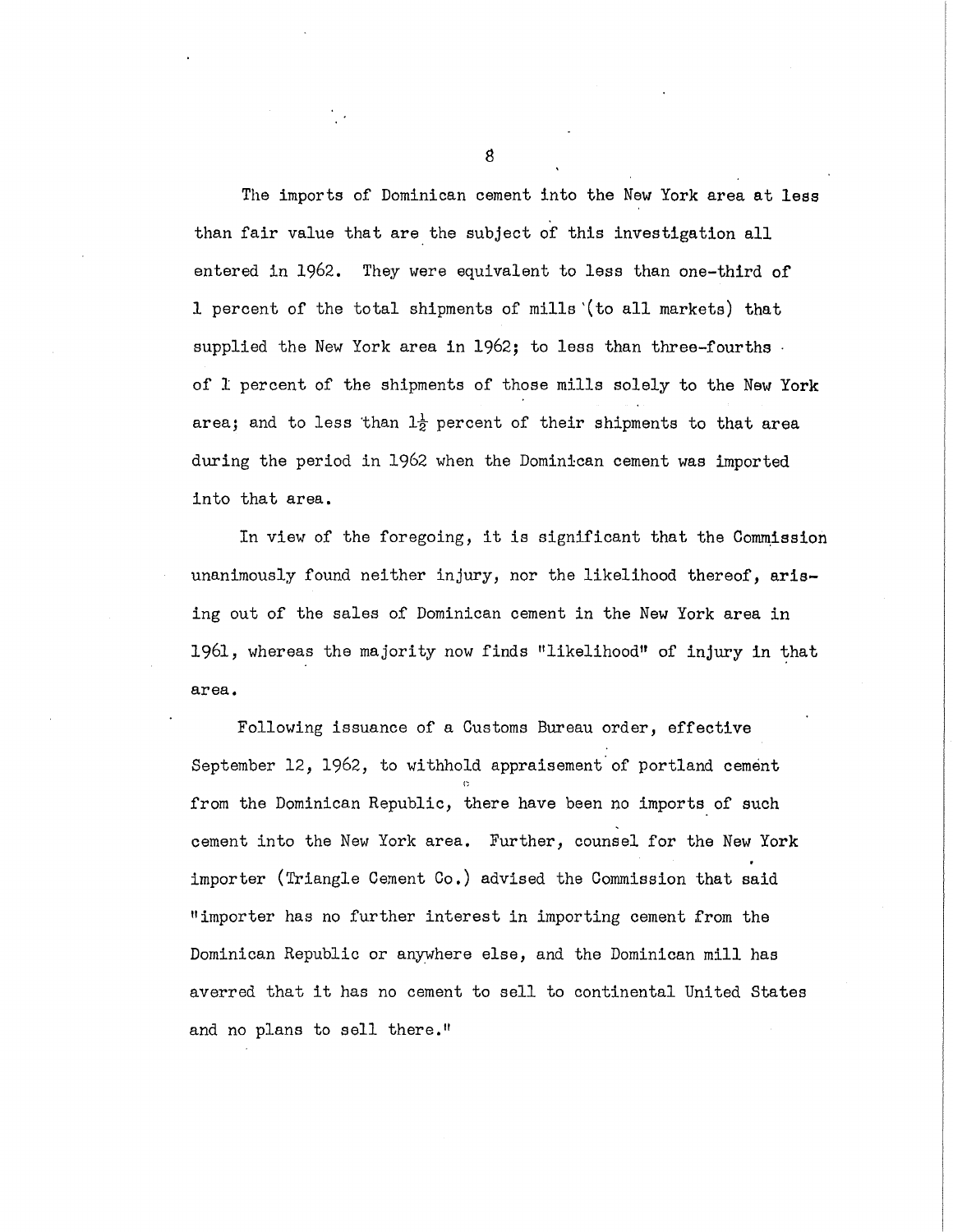There is no evidence in the Commission's possession to support the position that the most recent imports of Dominican cement into the New York area at less than fair value operated in any appreciable degree either (a) to depress the general price level of domestic cement sold in that area below the level that would have occurred in the absence of such sales or  $(b)$  to reduce appreciably the volume of sales of domestic cement in that area. The Triangle Cement  $\mathbb{G}_{o}$ . marketed the bulk of the cement imported into the Port of New York in 1962; and it sold all of its imported cement, whether from the Dominican Republic (at less than fair value) or from Belgium, West Germany, or Italy (at fair value) at the same price.

The Dominican cement plant which the Commission has had under consideration in the present antidumping investigation is physically the same plant that the Commission had under consideration in its earlier antidumping investigation. That plant, however, is now principally owned and controlled by the new Dominican Government--a government that has given no indication of intent to engage in predatory pricing practices in its sale of cement to the United States.

The Dominican plant is presently being operated below its full capacity, which is estimated at about 1.8 million barrels annually.  $\frac{1}{2}$ 

 $1/$  Based on 3 kilns, 2 of which have an annual capacity of  $0.45$ million barrels each, and one of which has an annual capacity of  $0.9$  $m11$ ion barrels. This combination of units enables the plant to operate efficiently at several different levels of output; it is not obliged to operate at its peak capacity in order to maintain high efficiency .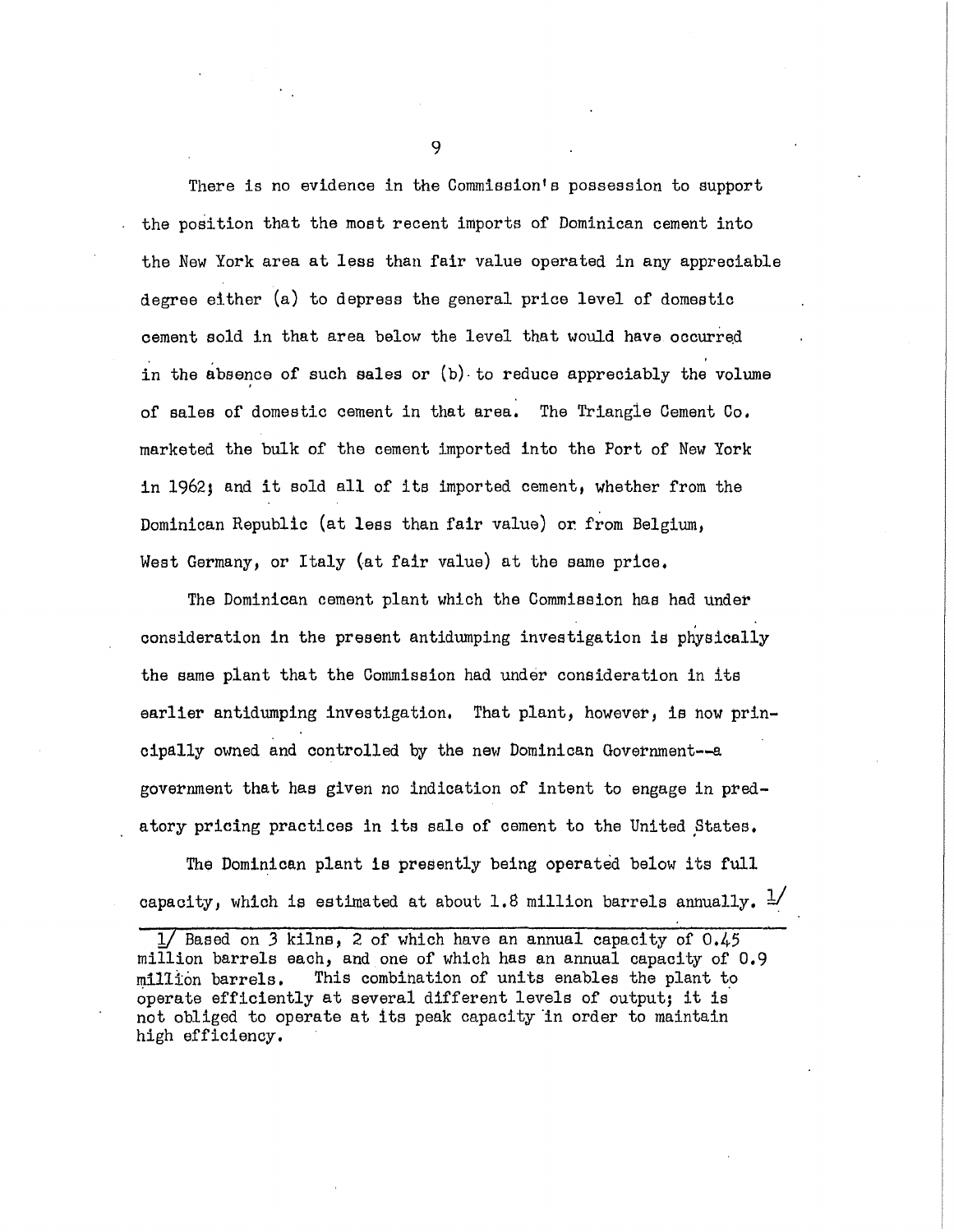Counsel who represents the Dominican cement company has submitted a statement from the firm to the effect that it anticipates that increased home consumption plus increased sales to other markets in the Caribbean area will utilize all of the plant's capacity in the forseeable future. In any event, there is no basis for assuming that the Dominican plant, merely because it has unused capacity, will be under great pressure and temptation to export to the United States cement in such quantities, at prices less than fair value, as to cause injury to U.S. mills. The view that the most likely destination of such exports would be to the New York area is even a less plausible conjecture.

Since the last shipments of Dominican cement entered the Port of New York, that port has become one of the least attractive of the major U.S. markets for imported cement. Prices in that area declined sharply early this year, after a new cement plant came into operation in Ravena. New York.  $\frac{1}{2}$  The price of domestic cement in the New York area is currently below the price at which Dominican cement was sold there last year when it entered at less than fair value. Dominican cement could not now be marketed there except at a still lower price. The price of domestic cement in bulk is now even lower in the New York area than in several other U.S. ports into which foreign cement has entered.

 $1/$  It is a modern automated plant that serves not only the New York Metropolitan area but also other Atlantic coast ports from Boston to Fort Lauderdale. Its two giant kilns, with a total capacity of 10 million barrels annually, are the largest ever built in North America.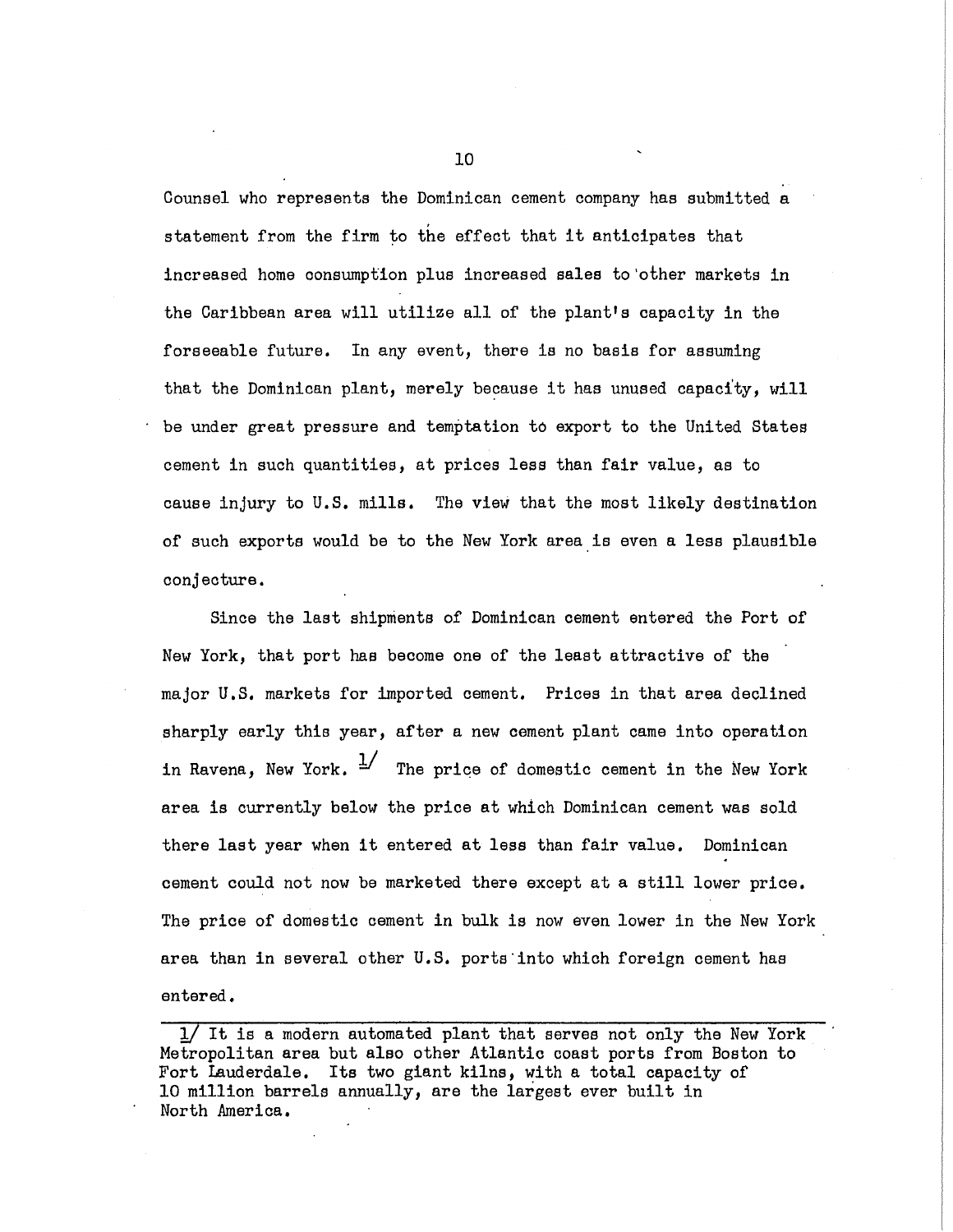All of the Dominican cement that was imported into the New York area has been appraised and so may not be subjected to dumping duties. Therefore, the most direct consequence of the majority decision will be the imposition of a heavy dumping duty on the hapless Puerto Rican concern that imported Dominican cement at less than fair value. This assessment will occur notwithstanding that no cement producer in Puerto Rico pressed a claim of injury, or the likelihood thereof, arising out of the imports of the Dominican cement, and notwithstanding that no member of the Commission found in this investigation that such imports resulted in injury or the likelihood thereof to Puerto Rican cement producers. Penalizing the Puerto Rican importer will have no ascertainable effect in deterring future imports of Dominican cement into the New York Area.

 $-$  H

• The foregoing determination and statement of reasons are published pursuant to section 201(c) of the Antidumping Act, 1921, as amended.

By the Commission:

Konin n. Bank

DONN N. BENT Secretary